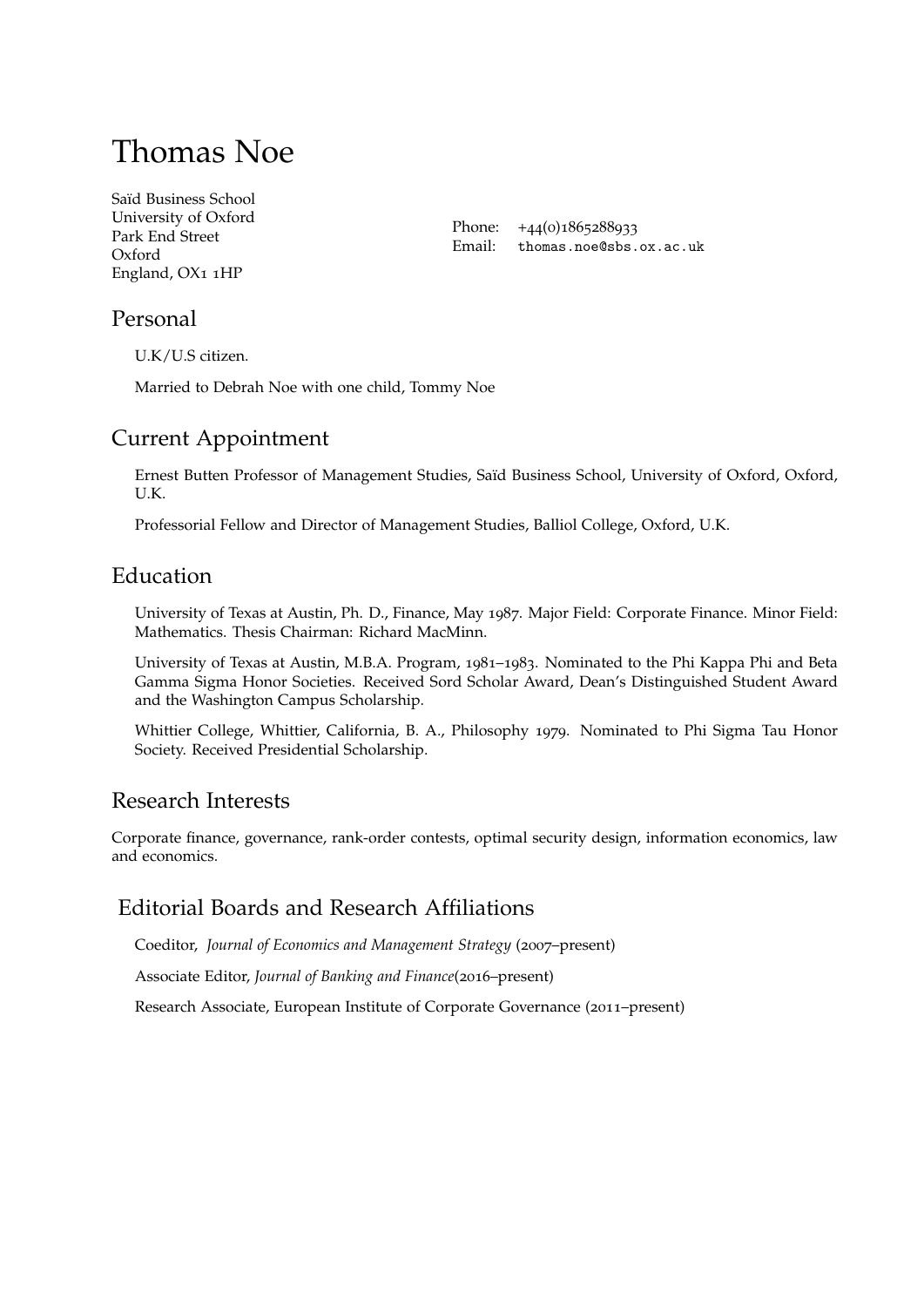## Current Research Papers

Security design for acquisitions of private frms (with L. Phalippou and M. Jansen), 2020.

Does the cream rise to the top? Talent, luck, and success in hypercompetitive environments, 2021 (with D. Fang).

Superstars: Talented or merely lucky? The effect of competition on talent attribution, 2020 (with D. Fang).

The effect of stock liquidity on capital structure, 2020 (with W. Cheung, H. Im, and B. Zhang).

The optics of corporate governance: External stakeholders, information environments, and reputation sustainability (with M. Rebello and T. Rietz), 2020.

Ownership structure, reputation and recovery: Theory and experiment (with M. Rebello and T. Rietz), 2020.

Blood and Money: Kin altruism, governance, and inheritance in the family firm, 2016.

## Appointment and funded research

## 1 Funded research

| Research Title:                | Firm Reputation Formation and Redemption:       |
|--------------------------------|-------------------------------------------------|
|                                | Theory and Experiment                           |
| Principal Investigator:        | Thomas Noe                                      |
| <b>Associated Researchers:</b> | Michael J Rebello—University of Texas at Dallas |
|                                | Thomas A Rietz-University of Iowa               |
| <b>Funding Amount:</b>         | £119,067.21                                     |
| Funding period:                | Summer 2009-Summer 2012                         |

# Past Appointments

Visiting Fellow, Bank of Finland, Helsinki, Finland (February 2014 – February 2018).

A. B. Freeman Professor of Finance, A. B. Freeman School of Business, Tulane University, New Orleans, Louisiana (July 1997–2007).

Visiting Professor, Saïd Business School, Oxford University (January 2006- June 2007).

Senior Common Room, Merton College, Oxford University (January 2006– July 2007).

Associate Professor, School of Business, Georgia State University, Atlanta, Georgia (September 1992– June 1997).

Assistant Professor, School of Business, Georgia State University, Atlanta, Georgia (June 1988–September 1992).

Assistant Professor, College of Management, Georgia Institute of Technology, Atlanta, Georgia. (June 1987–June 1988).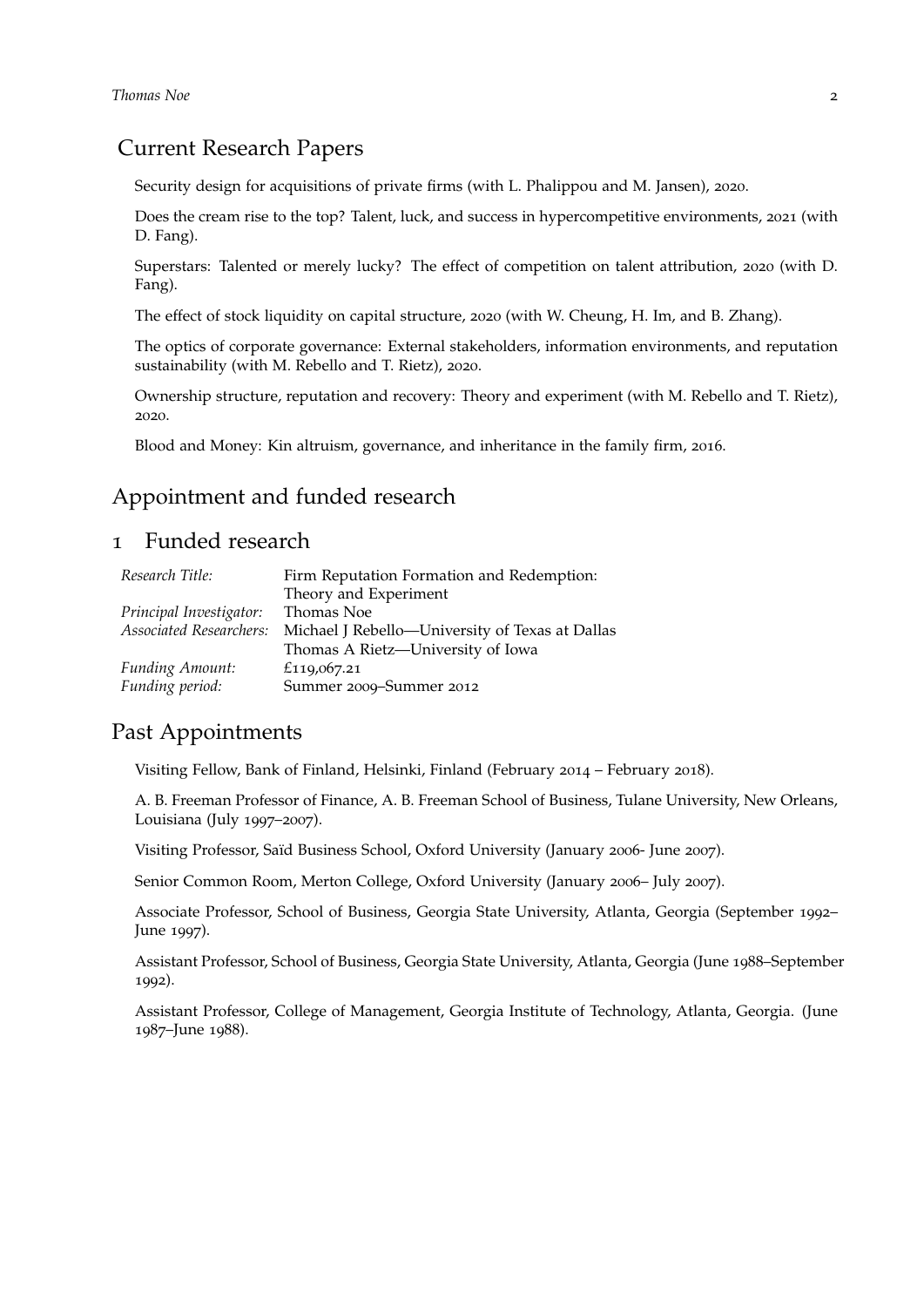## Visiting Scholar/Professor Appointments

Hong Kong University of Science and Technology, Kowloon, Hong Kong (September 2011). Nanyang Technological University, Singapore (Summer 2010) National University of Singapore, Singapore (Summer 2009). Massachusetts Institute of Technology, Cambridge, MA (2005–2006) University of Auckland, Auckland, New Zealand (Summer 1998) Queensland University, Brisbane, Australia (Summer 1998) Federal Reserve Bank of Atlanta, Atlanta, GA (1994–1997). Hong Kong University of Science and Technology, Kowloon, Hong Kong (Summer 1996).

## Past Editorial Boards and Research Affliations

Associate Editor, *The Review of Financial Studies* (2003–2006); Associate Editor, *The Journal of Financial Research* (1996–2006). Associate Editor, *Review of Finance* (2013–2016) Guest Editor, *Journal of Corporate Finance* (2016) Associate Editor, *Financial Management* (2011-2016) Associate Editor, *The Review of Corporate Finance Studies* (2009–2016) Associate Editor, *The Review of Financial Studies* (2003–2006) Associate Editor, *International Review of Finance* (2006–2014)

# Faculty Development

Universidad de los Andes, Bogota, Colombia (1997–1998). Taught doctoral-level classes to the faculty members of the Universidad los Andes in Tulane Universities's Doctoral program.

Universidad de Chile, Santiago, Chile (October 1998) Delivered a series of lectures to the faculty on game theory, corporate fnance theory, and current research directions in fnance.

## Publications

#### *Refereed Academic*

The golden mean: The risk mitigating effect of combining tournament rewards with high-powered incentives (with D. Jin). Forthcomming in the *Journal of Finance*, 2022.

Less competition, more meritocracy (with D. Fang) [Abstract posted on *Marginal Revolution* blog [https://marginalrevolution.com/marginalrevolution/](https://marginalrevolution.com/marginalrevolution/2018/12/can-less-competitionmean-meritocracy.html)2018/12/can-less-competitionmean-meritocracy.html]. Forthcoming in the *Journal of Labor Economics*, 2022.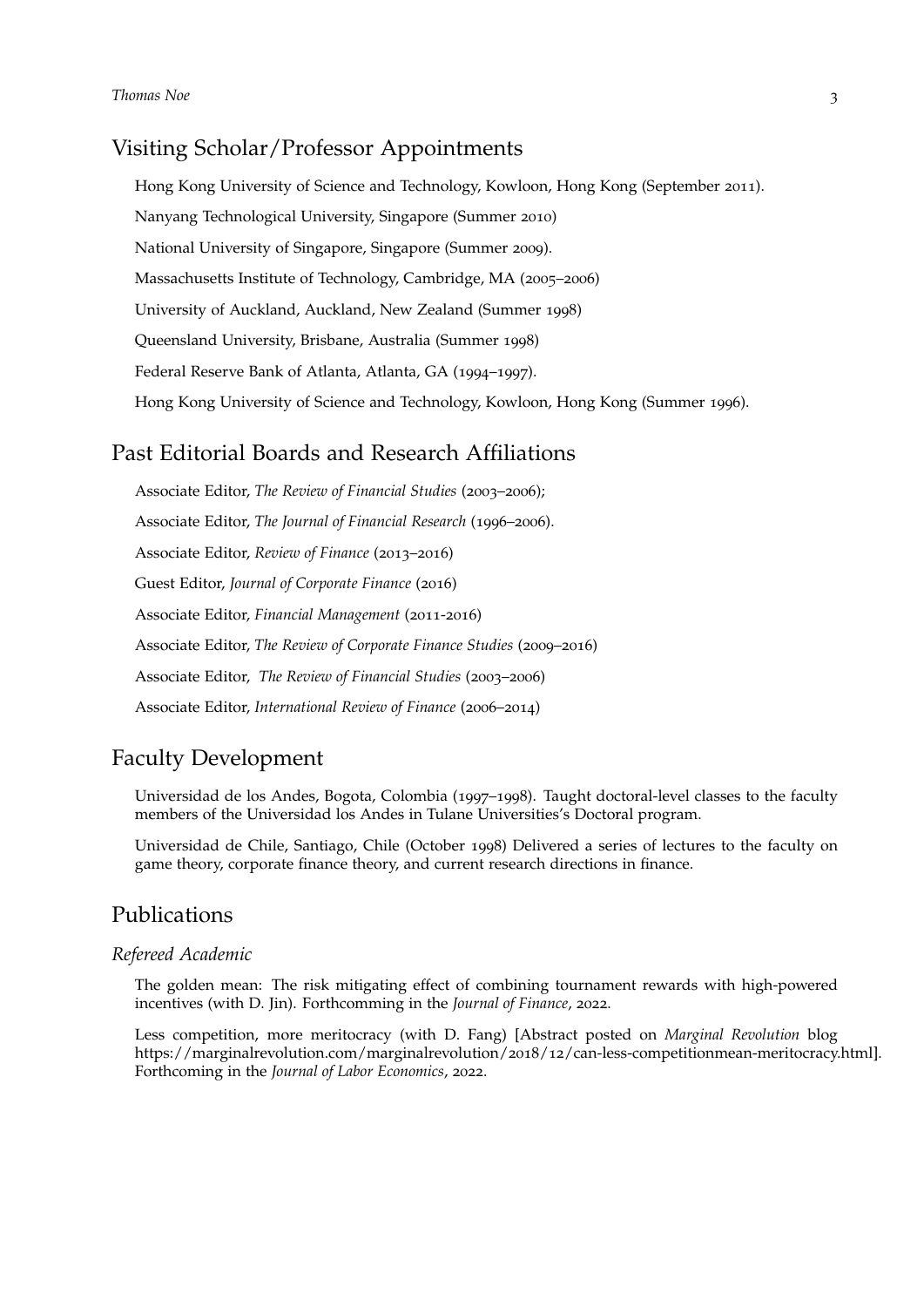Contracting without contracting institutions—The "trusted-assistant" loan in 19<sup>th</sup> century China (with M. Miao and G. Niu), 2020. *Journal of Financial Economics*, 140(3), 987-1007, 2021.

Turning up the heat: The discouraging effect of competition in contests (with D. Fang and P. Strack), *Journal of Political Economy* 128, 1940–1975, 2020.

Comparing the chosen: Selection bias when selection is competitive, 2020, *Journal of Political Economy* 128, 342–390, 2020.

Naked aggression: The role of personality in investor behavior (with N. Vulkan), PLoS ONE, doi.org/10.1371/journa 2020.

Does pay activism pay off for shareholders? Shareholder democracy and its discontents (with S. Dasgupta), *Management Science* 65, 1810–1832, 2017.

Buying up the block: An experimental investigation of capturing economic rents through sequential negotiations, (with G. Goswami and J. Wang), *Journal of Law, Economics, and Organization*, 33, 139–172, 2017.

Legal-system arbitrage and parent-subsidiary capital structures (with Suman Banerjee), *Management Science*, 63, 3809-3828, 2016.

Horses for courses: Fund managers and organizational structures, (with Y. Han and M. Rebello), *Journal of Financial and Quantitative Analysis*, 52, 2779-2807, 2017.

Product market efficiency: The bright side of myopic, uninformed, and passive external finance (with M. Rebello and T. Rietz), *Management Science* 58, 2019–2036, 2012.

Learning to bid: The design of auctions under uncertainty and adaptation (with M. Rebello and J. Wang), *Games and Economic Behavior*, 72, 620–636, 2012.

Optimal corporate governance and compensation policy in a dynamic world (with M. Rebello),*Review of Financial Studies* 25, 480–521, 2012.

Where did all the dollars go? The effect of cash fows on capital and asset structure (with S. Dasgupta and Z. Wang). *Journal of Financial and Quantitative Economics* 46, 1259–1294, 2011.

Tunnel-proofing the executive suite: transparency, temptation, and the design of executive compensation. *Review of Financial Studies* 22, 4849–4880 (lead article), 2009.

Stock market liquidity and frm performance: Wall Street rule or Wall Street rules? (with V. Fang, and S. Tice). *Journal of Financial Economics* 94, 150–169 , 2009.

Good IPOs draw in bad: Inelastic banking capacity and hot markets (with N. Khanna and R. Sonti), *Review of Financial Studies* 21, 1873–1906, 2008.

Board structures around the world: An experimental investigation (with A. Gillette and M. Rebello), *Review of Finance* 12, 93–140, 2007.

The evolution of security designs, (with M. Rebello and J. Wang), *Journal of Finance* 61, 2103–2135, 2007.

Exotics and electrons: Electric power crises and the fnancial risk management (with S. Banerjee), *Journal of Business* 79, 2659–2696, 2007.

The role of debt purchases in takeovers: A tale of two retailers (with M. Rebello), *Journal of Economics and Management Strategy* 15, 609–648, 2006.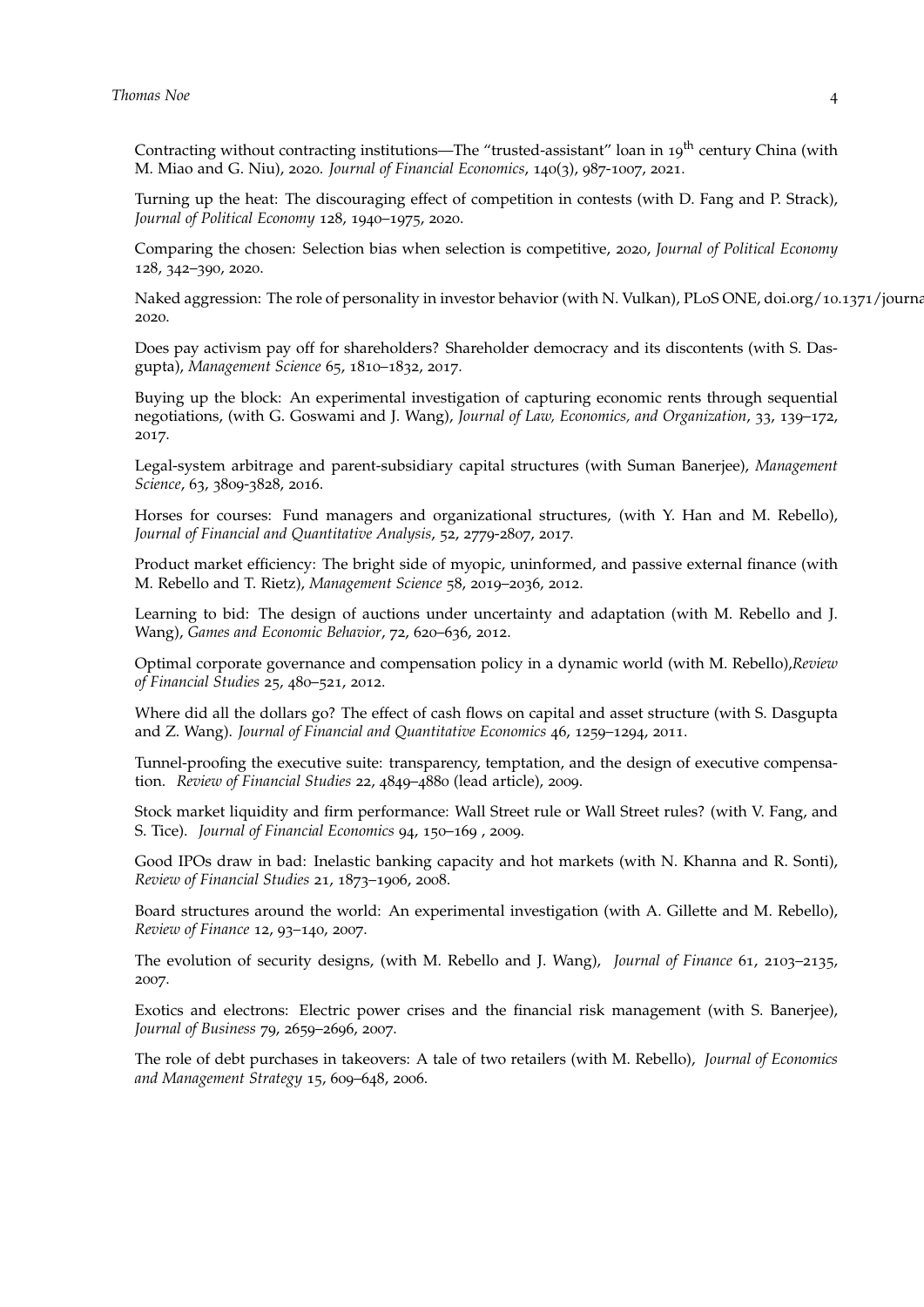If at frst you don't succeed: An experimental investigation of the impact of repetition options on corporate takeovers and the provision of public goods (with A. Gillette), *Review of Financial Studies* 19, 561–603. 2006.

Crushed by a rational stampede: Strategic share dumping and shareholder insurrections (with M. Attari and S. Banerjee) *Journal of Financial Economics* 79, 2006.

Winner take all: Competition, strategy, and the structure of returns in the internet economy (with G. Parker), *Journal of Economics and Management Strategy* 14, 141–164, 2005.

Fooling all of the people some of the time: A theory of endogenous sequencing in confidential negotiations (with J. Wang), *Review of Economic Studies* 71, 855–881,2004.

Corporate board composition, protocols, and voting behavior: Experimental evidence, (with A. Gillette and M. Rebello) *Journal of Finance* 63, 1997–2031, 2003.

Corporate fnancing: An artifcial agent–based analysis (with M. Rebello and J. Wang), *Journal of Finance* 63, 943–973, 2003 (lead article).

Reputation and the market for distressed-frm debt (with M. Rebello), *Journal of Finance and Quantitative Analysis*, 38, 503–522, 2003.

Structuring international joint ventures: bargaining, equity participation, and private information, (with M. Rebello, and M. Shrikhande), *Review of Financial Studies* 15, 1251–1282, 2002.

Investor activism and fnancial market structure, *Review of Financial Studies* 15, 289–319, 2002.

Bond calls, credible commitment and equity dilution: A theoretical and clinical analysis of Simultaneous Tender and Call (STAC) offers (with U. Dhillon, and G. Ramírez), *Journal of Financial Economics* 60, 573–611, 2001.

Systemic risk in fnancial systems (with L. Eisenberg), *Management Science* 47, 236–249, 2001.

Insider trading, costly monitoring, and managerial incentives (with Jie Hu), *Journal of Banking and Finance* 25, 679–714, 2001.

Strategic debt restructuring (with J. Wang), *Review of Financial Studies* 13, 985–1016, 2000.

Genetic algorithms, learning, and the dynamics of corporate takeovers *Journal of Economic Dynamics and Control*, 24, 189–217, 2000.

Rationalizable and coalition proof shareholder tendering strategies in corporate takeovers, *Review of Quantitative Finance and Accounting* 11, 269–291, 1998.

Insider trading and the problem of corporate agency, *Journal of Law, Economics, and Organization* 13, 287–318, 1997.

Cash fows and debt maturity (with G. Goswami and M. Rebello), *Economica* 64, 303–316, 1997.

Regulatory distortion of management compensation: The case of golden parachutes for bank managers (with J. Evans and J. Thornton), *Journal of Banking and Finance* 21, 825–848, 1997.

Unconditional and conditional takeover offers: theory and experimental evidence (with J. Kale), *Review of Financial Studies* 10 735–766, 1997.

Renegotiation, investment horizons, and managerial discretion (with M. Rebello) *Journal of Business* 70, 385–408, 1997.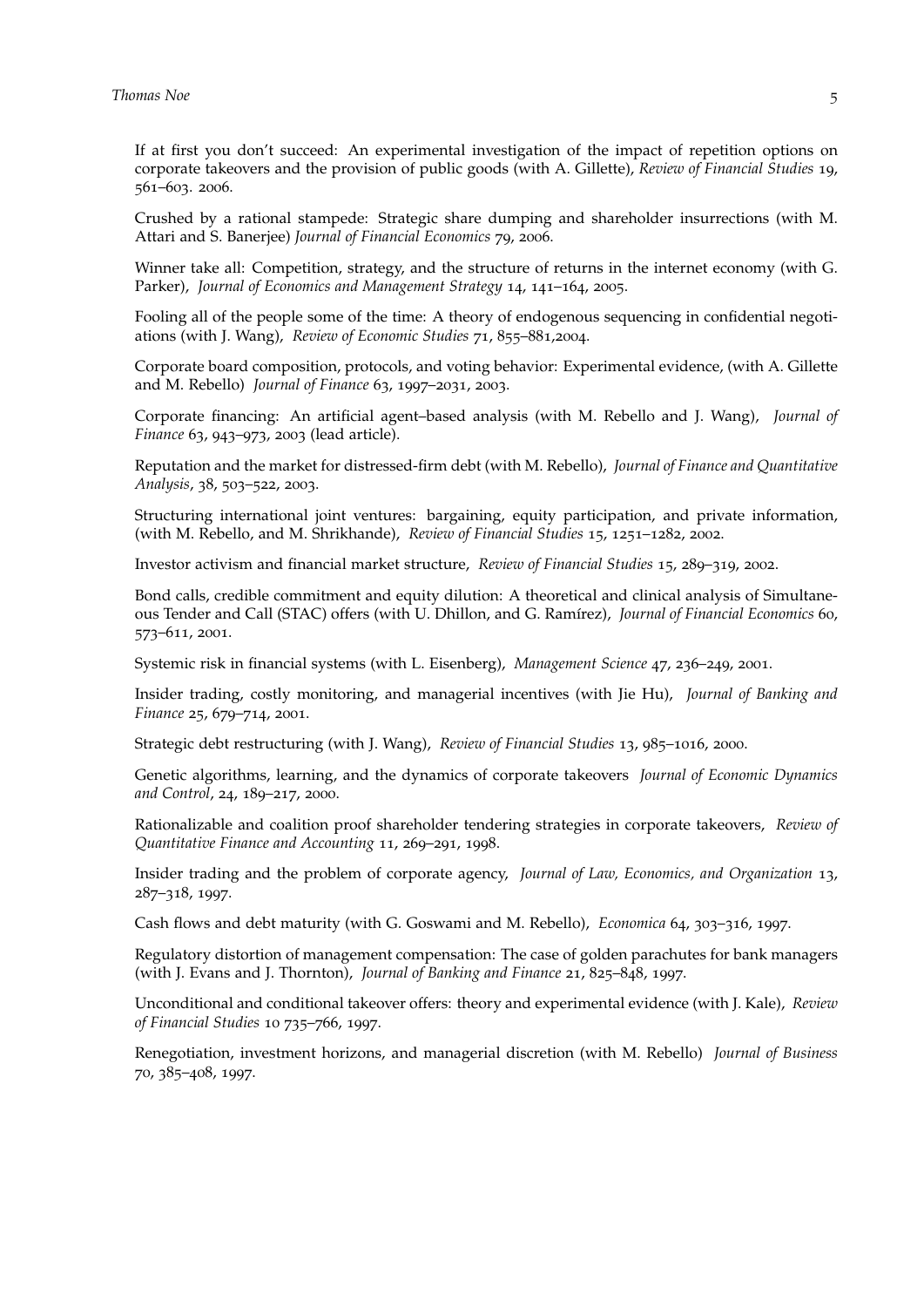Asymmetric information, asset substitution, and the design of securities (with D. Nachman), *Advances in Financial Economics* 2, 151–186, 1996.

Collusion in uniform-price auctions: Experimental evidence and implications for Treasury auctions, (with G. Goswami and M. Rebello), *Review of Financial Studies* 9 , 757–786, 1996.

Asymmetric information, managerial opportunism, fnancing, and payout polices (with M. Rebello), *Journal of Finance* 51, 637–660, 1996.

Managerial rents and regulatory intervention in troubled banks, (with M. Rebello, and L. Wall), *Journal of Banking and Finance* 20, 331–350, 1996.

Share repurchases announcement returns under shareholder heterogeneity, (with J. Kale and G. Gay) *Advances in Quantitative Analysis in Finance and Accounting* 4, 47–58, New York, JAI Press, 1996.

(Dutch) auction share repurchases, (with J. Kale and G. Gay) *Economica* 63, 57–80, 1995.

Consumer activism, producer groups, and production standards, (with M. Rebello) *Journal of Economics, Behavior and Organization* 27, 69–86, 1995.

Cash fow correlation, debt maturity choice and asymmetric information, (with G. Goswami, and M. Rebello) *Advances in Financial Planning and Forecasting*, New York, JAI Press, 1995.

Debt-fnancing under asymmetric information, (with G. Goswami and M. Rebello) *Journal of Finance* 50, 633–659, 1995.

Of shepherds, sheep, and the cross-autocorrelations in equity returns, (with S. Badrinath and J. Kale), *Review of Financial Studies* 8, 401–432, 1995.

Takeovers of diffusely held frms: A nonstandard approach, *Mathematical Finance* 5, 247–277, 1995.

Information quality, performance measurement, and security demand in rational expectations economies, (with S. Ramamurtie) *Journal of Finance* 50, 341–361, 1995.

Operating efficiency and output insensitive employment contracts for capital management, (with David Nachman) *Economic Theory* 5, 315–335, 1995.

Dilution costs and utility regulation under asymmetric information, (with J. Kale) *Journal of Regulatory Economics* 7, 177–197, 1995.

(Micro) fads in asset prices: evidence from the futures market, (with G. Gay, R. Kolb, and J. Kale) *Journal of Futures Markets* 14, 637–659, 1994 (lead article).

The dynamics of business ethics and economic activity, (with M. Rebello) *American Economic Review* 84, 531–547, 1994.

Optimal design of securities under asymmetric information, (with David Nachman) *Review of Financial Studies* 7, 1–44, 1994. (lead article).

The impact of dual-class creation on shareholder wealth, (with J. Jeong) *Corporate Governance* 1, 137– 140, 1993.

Rent division, restructuring and managerial risk taking: A strategic bargaining model, (with M. Rebello), *Journal of Economics and Management Strategy* 2, 245–276, 1993.

Segmented markets, differential information, and asset return dynamics, (with S. B. and J. Kale) *International Review of Economics and Finance* 2, 287–292, 1993 (invited paper).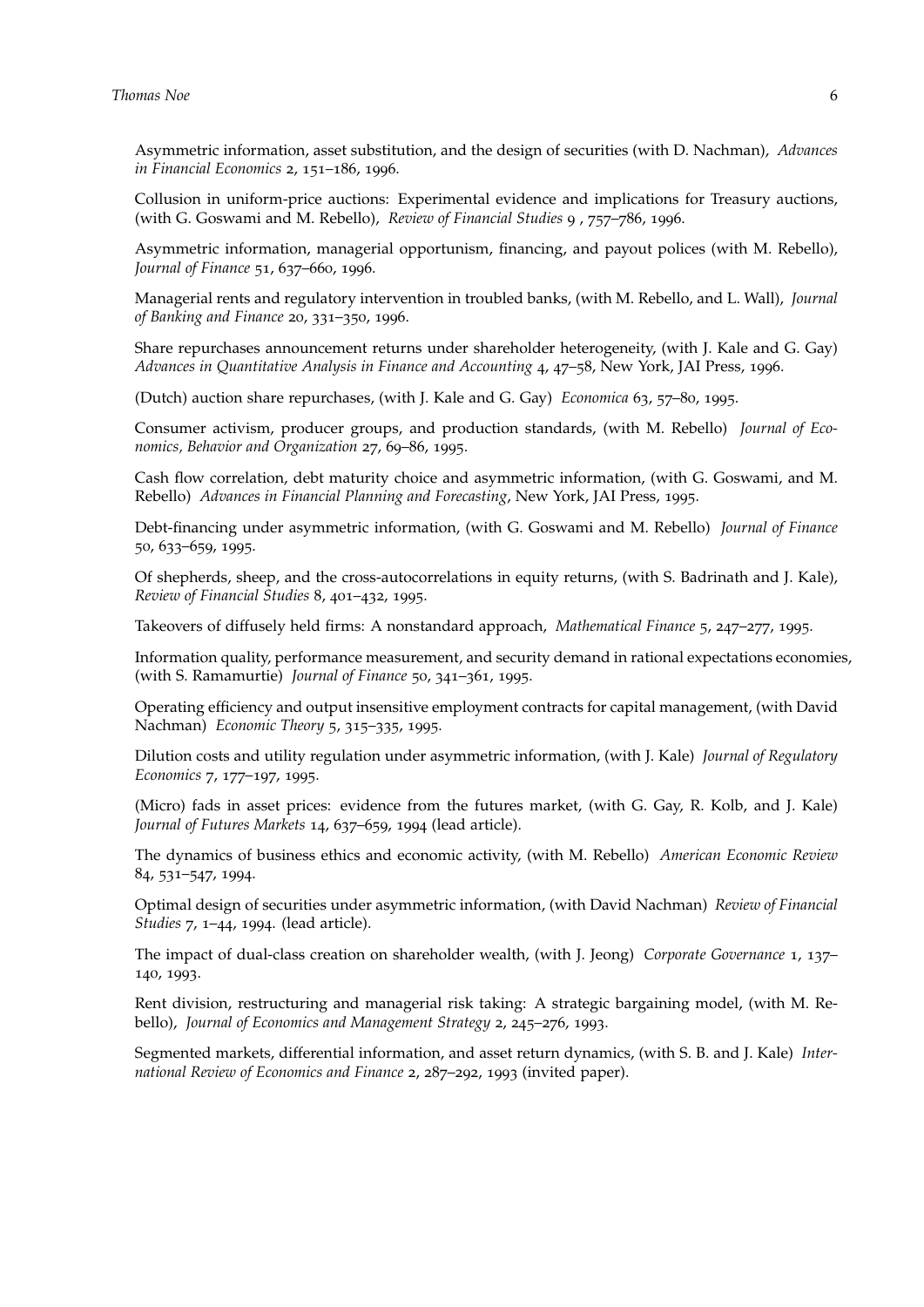Adverse selection, contract design and investment distortion, (with M. Rebello) *Journal of Financial Intermediation* 2, 347–375, 1992 (lead article).

A note on diversifcation in parametric rational expectations economies, (with B. S. Ramamurtie) *Economics Letters* 39, 425–429, 1992.

Taxes, fnancial distress, and corporate capital structure, (with J. Kale) *Quarterly Review of Economics and Finance* 1, 71–83, 1992.

Stock authorizations: A sequential equilibrium analysis, (with N. Jayaraman) *Review of Quantitative Finance and Accounting* 1, 383–398, 1991.

Share repurchases mechanisms: a comparative analysis of efficacy, shareholder wealth, and corporate control effects, (with J. Kale and G. Gay) *Financial Management* 44–59, 1991.

The effect of business risk on corporate capital structure: Theory and evidence (with J. Kale and G. Ramírez) *Journal of Finance* 46, 1693–1716, 1991.

Debt-equity choice under asymmetric information, (with J. Kale) *Economics Letters* 35, 215–219, 1991.

Dividends, uncertainty, and underwriting costs under asymmetric information, (with J. Kale) *Journal of Financial Research* 13, 265–277, 1990 (lead article).

Corporate hedging under personal and corporate taxation, (with J. Kale) *Managerial and Decision Economics* 11, 199–205, 1990.

Risky debt maturity choice in a sequential game equilibrium, (with J. Kale) *Journal of Financial Research* 8, 155–165, 1990.

Share repurchases through transferable put rights: theory and case study, (with G. Gay and J. Kale) *Journal of Financial Economics* 25, 141–160, 1989.

Economic policy failure with endogenous voting, (with S. Magee) *Hong Kong Economic Papers* 19, 9–12, 1989.

Noisy juries and choice of trial mode in a sequential signaling model: theory and evidence, (with G. Gay, J. Kale, and M. Grace) *RAND Journal of Economics* 20, 196–213, 1989. Reprinted in *The Economic Analysis of Constitutional Protections of Individual Rights*, edited by Hugo M. Mialon and Paul H. Rubin, Routledge, November 2007.

Capital structure and signaling game equilibria, *Review of Financial Studies* 1, 321–355, 1988 (lead article).

#### *Other Articles and Professional Publications*

The role of personality in fnancial decisions and fnancial crises, *Preparing for the Next Financial Crisis*, Cambridge University Press, 2017.

The limits to compensation in the fnancial sector (with H. P. Young),*Capital Failure: Rebuilding Trust in Financial Services*, Oxford University Press, 2014.

A survey of the economic theory of reputation: Its logic and limits, in *The Oxford Handbook of Corporate Reputation*, 2012.

The self-evolving logic of fnancial claim prices (with J. Wang), *Genetic Algorithms and Genetic Programming in Economics and Finance*, New York, Kluwer 2002.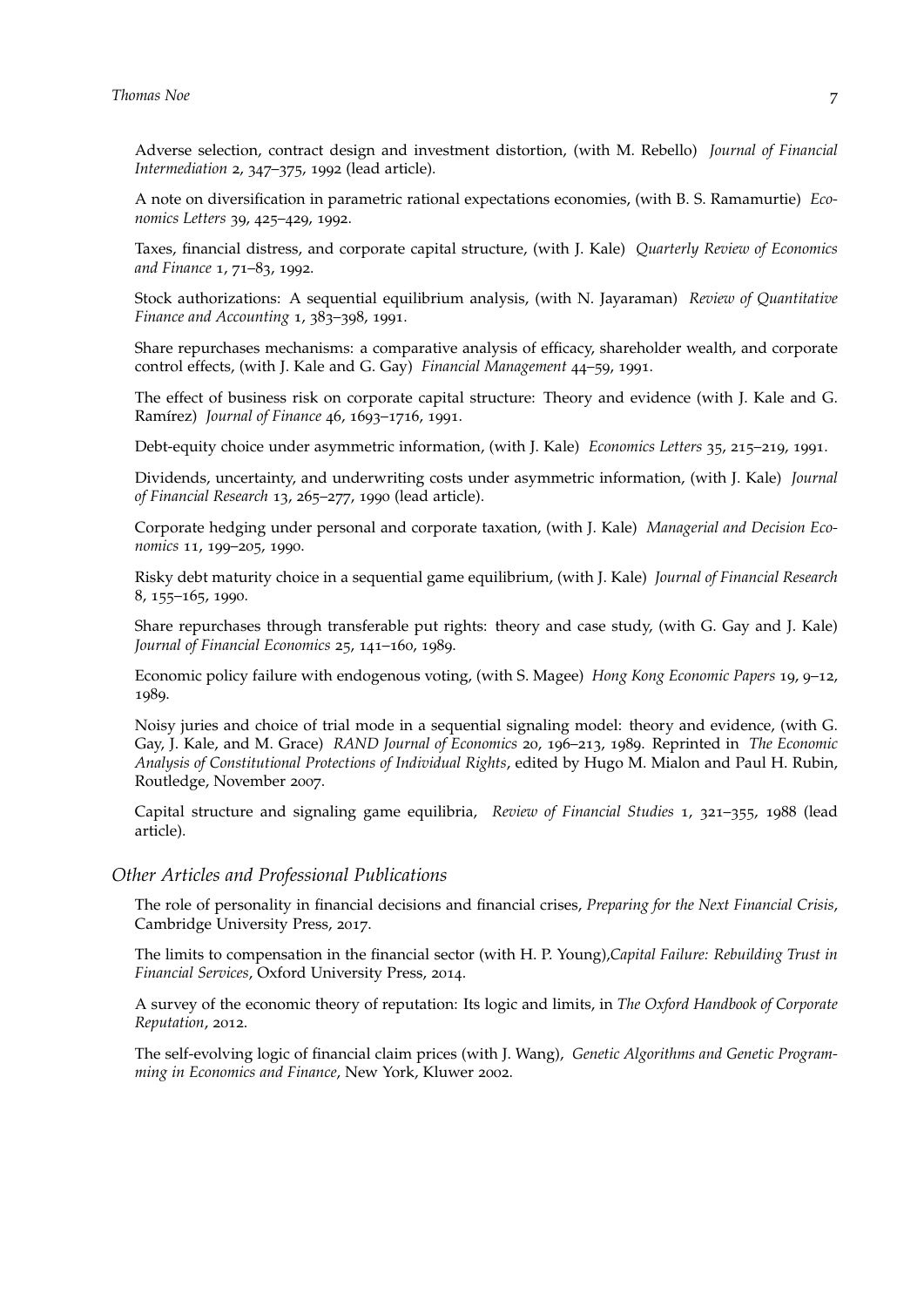#### **Thomas** Noe 8

Corporate Finance, Incentives, and Strategy, *Financial Review* 35, 1–8.

The Debate on Insider Trading (with J. Hu), *Economic Review* of the Federal Reserve Bank of Atlanta, Fourth Quarter, 34–45, 1997.

Review of "The Theory of Corporate Finance," Ed. by Michael J. Brennan, *Journal of Finance* 52, 903–910, 1997.

The buck stops here: The economic role of limited liability in fnance theory and regulatory policy (with S. Smith), *Economic Review* of the Federal Reserve Bank of Atlanta, First Quarter, 46–56, 1997.

Bond calls, credible commitment, and equity dilution-A theoretical and clinical analysis of Simultaneous Tender and Call (STAC) offers, (with U. Dhillion and G. Ramírez) *Journal Of Finance*, 51 1035–1036, 1996.

Clearing systems and the transmission of systemic risk (Abstract), Proceedings of the Society for Computational Economics, 2nd Conference, Geneva, 91–93, June 1996.

Rents, regulation, and risk-taking in the banking industry, (with M. Rebello and L. Wall) *Proceedings of the Federal Reserve Bank of Chicago 1993 Conference on Bank Structure and Competition*, 1993.

Time series properties of cash fows and debt maturity choice, (with G. Goswami and M. Rebello) abstracted in the Proceedings of the 1992–93 American Finance Association Meetings, *Journal of Finance*, 48, 1088–1089, 1993.

## Research Awards

Mccombs School of Business, University of Texas, Distinguished PhD Almumnus Award, 2020.

Distinguished Scholar Award, 2013 Fordham–NYU–RPI Rising Stars Conference, New York, NY.

Best paper award at 2011 Australasian Finance and Banking Conference, Sidney, Australia.

TCW Best Paper Award at the 2007 China International Conference in Finance.

Caesarea Center Award for the best risk management paper at 2002 Western Finance Association.

Dryden Press award for best corporate fnance paper at 1988 Eastern Finance Association meetings.

Irwin Press award for best corporate fnance paper at 1989 FMA meetings.

CBA 1990 Faculty Recognition Award for Research (Georgia State University).

Dryden press award for best investments paper at 1991 Eastern Finance Association meetings.

Dryden press award for best corporate fnance paper at 1992 Southern Finance Association meetings. 2002 and 1999

Sternberg Award for Research Excellence (Tulane University), 1997, 2001 and 2007

Irving LaValle Award for Research Excellence (Tulane University).

CBA 1993 and 1994 Faculty Recognition Award for Research (Georgia State University).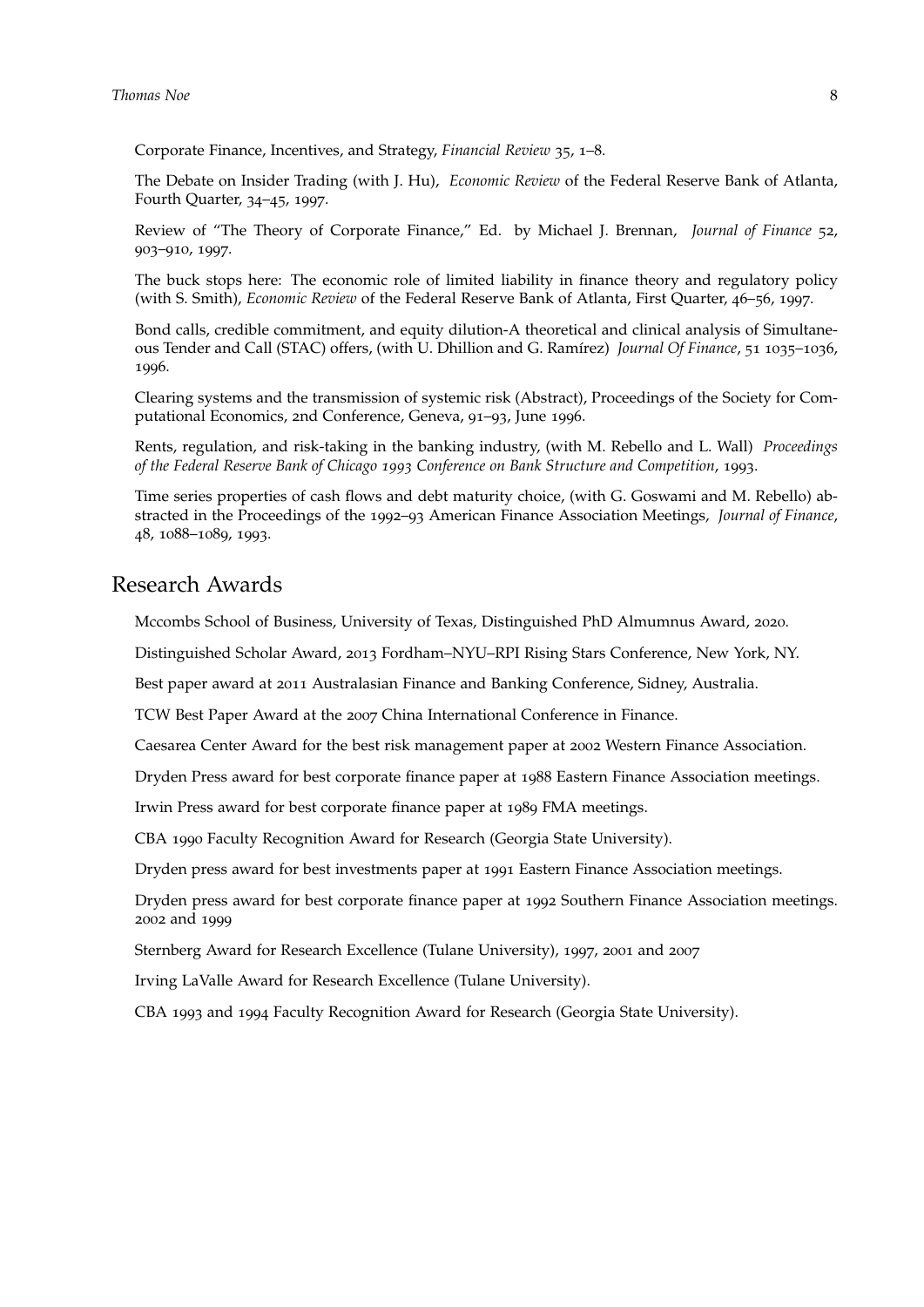# Keynote Speeches and Public Lectures

Financing famines and fnancing feasts: Finance theory and the SME, Asian Development Bank Institute Conference on Supply Side Support for SMEs. 17 October, 2017, Tokyo, Japan.

Executive ethics, and performance: Compensation's role and limitations, International Banking and Finance Society Annual Meeting, 18 June, 2014, Lisbon Portugal,

The Economics of CEO Compensation, 3, May 2012, University of Manchester Conference on Corporate Governance.

Lifting the Lid on Critiques of CEO Compensation: 6 August 2008, Invited public lecture: Saw Centre For Financial Studies, National University of Singapore.

Critiques of CEO Compensation, 10 January 2011, Keynote address at Second International Finance Conference, sponsored by the Indian Institute of Management–Calcutta, Kolkata, India.

Analytical Perspective on CEO Compensation. 2 May 2012, Keynote address for the Executive Pay and the 2007–8 Financial Crisis Conference organised by Centre for the Analysis of Investment Risk (CAIR) at Manchester Business School.

# 2 Press Coverage

"Realistic CEO compensation—the rules of the game," in *HR Bullets* (7/7/11) and quoted in "Executive pay: The trickle-up effect"*Financial Times* (28/7/11) and "Furore as the boss' pay cheque gets fatter," *Today Online* (29/7/11).

"A ratio in search of a rationale" in *HR Bullets* (5/20/11).

Interviewed by *Business Times* (supplement to *Straits Times*) Singapore, on information risk and stock trading (27/7/09)

#### Academic Presentations

European Finance Meetings, August 22, 2019, Paper presented: Ownership structure, reputation and recovery: Theory and experiment.

Experimental Finance Meetings, June 14, 2019. Paper presented: Ownership structure, reputation and recovery: Theory and experiment.

Rotterdam Executive Compensation Conference, June 4, 2018. Paper presented: The Atalanta effect: How high-powered compensation reduces risk-taking (with D. Jin)

Econometric Society, North American Summer Meeting, June 5, 2018. Paper presented: The Atalanta effect: How high-powered compensation reduces risk-taking (with D. Jin).

SFS Cavalcade (North America), May 21, 2018. Paper presented: Lending without creditor rights, collateral, or reputation—The "trusted-assistant" loan in 19<sup>th</sup> century China.

SFS Cavalcade (Asia–Pacific), December 15, 2017. Paper presented: Lending without creditor rights, collateral, or reputation—The "trusted-assistant" loan in 19<sup>th</sup> century China.

Jouko60 Conference, Bank of Finland, 6 March, 2017. Paper presented: Lending without creditor rights, collateral, or reputation—The "trusted-assistant" loan in  $19^{th}$  century China.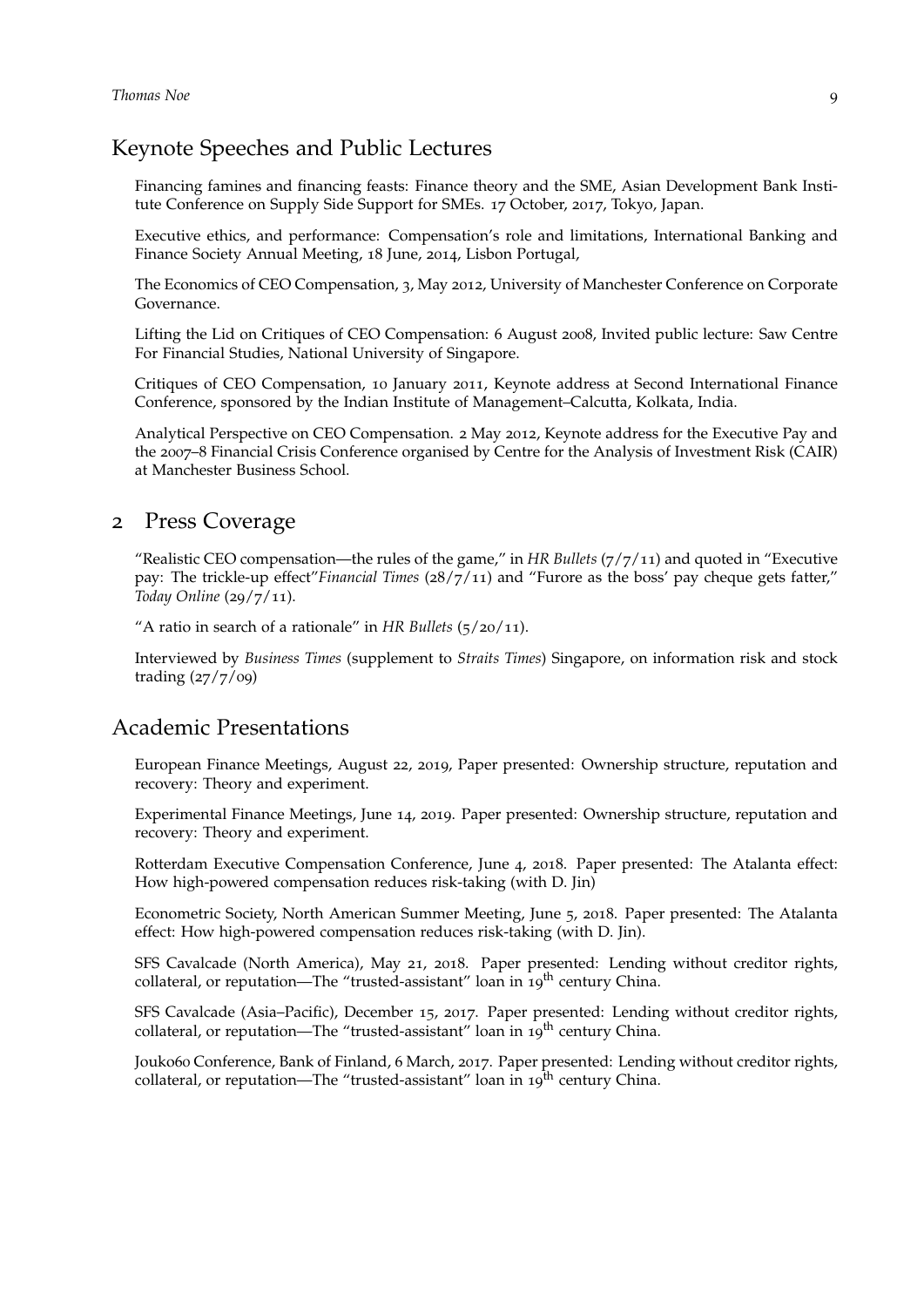American Economic Association, 4 January, 2017. Poster session: Selection bias and stochastic orders.

Austrian Central Bank, 2 December 2016. Paper presented: Lending without creditor rights, collateral, or reputation—The "trusted-assistant" loan in 19<sup>th</sup> century China.

Surrey Conference on Corporate Governance, 16 September, 2016. Paper presented: Ownership, governance, and the brand-capital firm.

Econometric Society Meetings, 25 August, 2016, Paper Presented: Selection bias and stochastic orders.

University of Lancaster Theory Workshop, 27 February, 2016, Paper Presented: Skewing the odds: Risk taking for rank based rewards.

University of Bath, 27 April, 2016, Paper Presented: Skewing the odds: Risk taking for rank based rewards.

Econometric Society Meetings, 3 January 2016, Paper presented: Ownership, governance, and the brand-capital firm

5th International Moscow Finance Conference, 7 November 2015, Paper presented: Skewing the Odds: Risk taking for rank based rewards.

Tinbergen Institute, 28 October, 2015, Paper presented: Skewing the Odds: Risk taking for rank based rewards.

Oxford Economic Theory Workshop, 25 September, 2015. Paper presented: Skewing the Odds: Risk taking for rank based rewards.

Canterbury Conference on Financial Crises, 4 September, 2015. Paper presented: Naked aggression: the effect of personality on portfolio manager behavior.

U. of Zurich, 21 October 2015. Paper presented: Blood and money: Kin altruism and the governance of the family frm.

Allied Social Science Meetings, 4 January, 2015. Paper presented: Blood and money: Kin altruism and the governance of the family frm.

Cambridge Corporate Finance Theory Symposium, 19 September, 2014. Paper presented: Ownership structure, organizational reform and corporate reputations.

European Finance Association, 29 August, 2014. Paper presented: Blood and money: Kin altruism and the governance of the family firm.

Western Finance Association, 16 June, 2014. Paper presented: Blood and money: Kin altruism and the governance of the family frm.

Bank of Serbia, 30 May, 2014. Paper presented: Blood and money: Kin altruism and the governance of the family firm.

Bank of Finland Research Conference, 31 January, 2014. Paper presented: Blood and money: Kin altruism and the governance of the family frm.

University of Gothenburg, 17 January 2014. Paper presented: Blood and money: Kin altruism and the governance of the family frm.

NBER Conference Entrepreneurship Working Group Meeting, 6 December, 2013, Paper presented: Blood and money: Kin altruism and the governance of the family frm.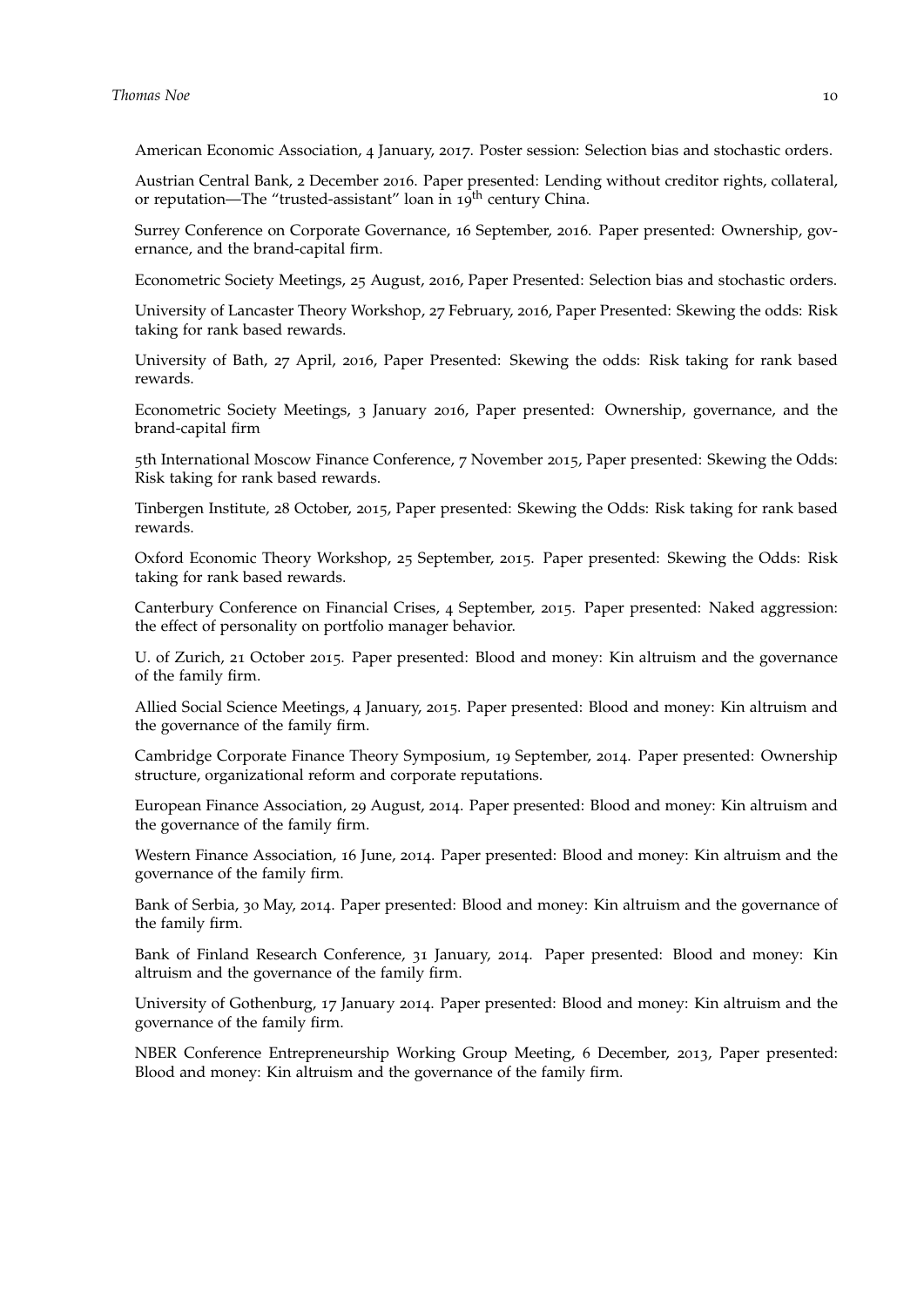3rd International Moscow Finance Conference, 7 November 2013, Paper presented: Who's afraid of selection bias? Robust inference in the presence of competitive selection.

Luxembourg Asset Management Summit, 18 October 2013, Paper Presented: Horses for courses: Fund managers and organizational structures.

European Summer Symposium on Corporate Finance, 18 July 1013, Paper presented: Blood and money: Kin altruism and the governance of the family frm.

Duke University, 26 March 2013, Paper presented: Blood and money: Kin altruism and the governance of the family frm.

University of North Carolina, 26 March 2013, Paper presented: Blood and money: Kin altruism and the governance of the family firm.

Tel Aviv University Finance Conference, 18 December, 2012, Paper presented: Blood and money: Kin altruism and the governance of the family frm.

Humbolt University, 3 December, 2012, Paper presented: Blood and money: Kin altruism and the governance of the family frm.

University of Rotterdam Conference on Executive Compensation, 24 May 2012, Paper presented: Blood and money: Kin altruism and the governance of the family firm.

American Finance Association, Denver CO, January 8, 2011. Paper presented: Shareholder democracy and its discontents: outrage, captured boards, and the veil of ignorance.

Center for Analytical Finance Conference, Hyderabad, India, 6 August, 2010. Paper presented: Shareholder democracy and its discontents: outrage, captured boards, and the veil of ignorance

Fourth Singapore International Conference on Finance (SSIF), Singapore, 10 July, 2010. Paper presented: Legal-system arbitrage and the theory of multinational corporate fnance.

Western Finance Association, Vancouver, CA, 21 June, 2010. Paper presented: Legal-system arbitrage and the theory of multinational corporate fnance.

University of Leicester, UK, 5 May, 2010. Paper presented: Shareholder democracy and its discontents: outrage, captured boards, and the veil of ignorance.

University of Texas, Dallas, Texas, 14 April, 2010, Paper presented: Shareholder democracy and its discontents: outrage, captured boards, and the veil of ignorance.

University of Minnesota, Minnesota, 2 April, 2010, Paper presented: Shareholder democracy and its discontents: outrage, captured boards, and the veil of ignorance.

University of Amsterdam, NL, 22 January, 2010. Paper presented: Shareholder democracy and its discontents: outrage, captured boards, and the veil of ignorance.

University of Lancaster, UK, 11 November, 2009. Paper presented: Product market efficiency: The bright side of myopic, uninformed, and passive external fnance

Erasmus University, Netherlands, 20 October 2009. Paper presented: Product market efficiency: The bright side of myopic, uninformed, and passive external fnance.

Tilberg University, Netherlands, 19 October 2009. Paper presented: Product market efficiency: The bright side of myopic, uninformed, and passive external fnance.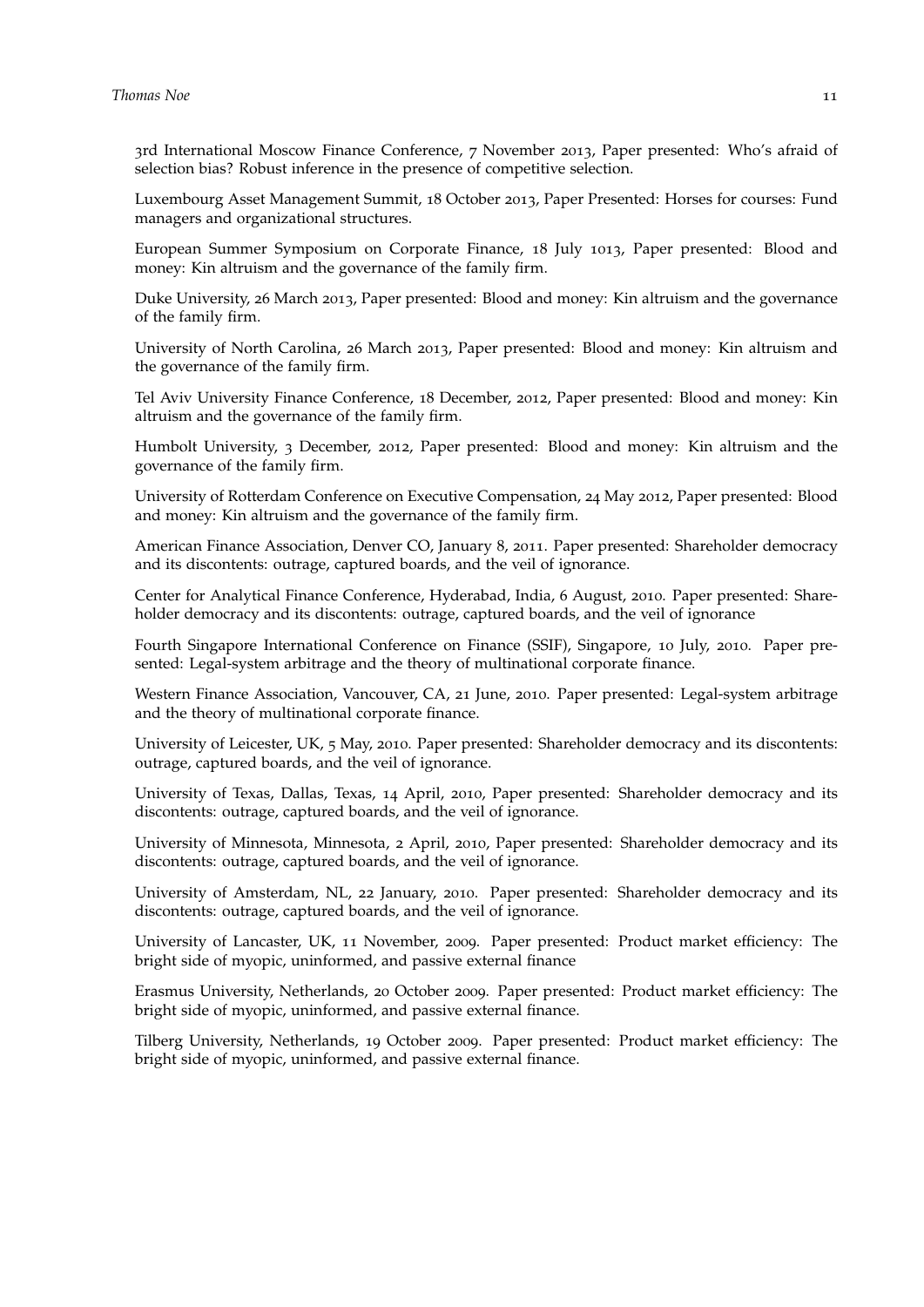University of Salamanca, Spain, 21 May 2009. Paper presented: Product market efficiency: The bright side of myopic, uninformed, and passive external fnance.

University of Michigan, 27 March, 2009. Paper presented: Product market efficiency: The bright side of myopic, uninformed, and passive external fnance.

American Finance Association, 4 January 2009, San Francisco, California. Paper presented: To each according to her wealth and power: Corporate governance in a dynamic world.

American Finance Association, 4 January 2009, San Francisco, California. Paper presented: Product market efficiency: The bright side of myopic, uninformed, and passive external finance.

London School of Economics, 12, December, 2009. Paper presented: Where did all the dollars go? The effect of cash flow shocks on debt and capital expenditures.

University of Luxembourg, 4 October 2008, Luxembourg. Paper presented: To each according to her wealth and power: Corporate governance in a dynamic world.

Nanyang Technological University, 8 August 2008, Singapore. Paper presented: Product market efficiency: The bright side of myopic, uninformed, and passive external finance.

Second Singapore International Conference on Finance (SSIF), Singapore,18 July 2008. Paper presented: Horses for courses: Fund managers and organizational structures.

Far Eastern South Asian Meeting of the Econometric Society, Singapore, 16 July 2008. Paper presented: Product market efficiency: The bright side of myopic, uninformed, and passive external finance.

Far Eastern South Asian Meeting of the Econometric Society, Singapore, 16 July 2008.. Paper presented: Learning to bid: The design of auctions under uncertainty and adaptation.

China International Finance Conference, Dialan, China, 3 July 2008. Paper presented: Doom or gloom? CEO stock options after Enron

China International Finance Conference, Dialan, China, 3 July 2008. Paper presented: Product market efficiency: The bright side of myopic, uninformed, and passive external finance.

University of Essex, 16 May 2008. Paper presented: Product market efficiency: The bright side of myopic, uninformed, and passive external fnance.

Stockholm School of Economics, 30 May 2008. Paper presented: To each according to her wealth and power: Corporate governance in a dynamic world.

University of Mannheim, 5 May 2008. Paper presented: Product market efficiency: The bright side of myopic, uninformed, and passive external finance.

International Meeting on Experimental and Behavioral Economics, Alicante, Spain, 28 March 2008. Paper presented: Product market efficiency: The bright side of myopic, uninformed, and passive external finance.

HKUST Finance Symposium on Corporate Finance, Hong Kong, China (SAR), 11 December 2007. Paper presented: To each according to her luck and power: Optimal corporate governance and compensation policy in a dynamic world.

Singapore Management University, Singapore, 16 July 2007. Paper presented: To each according to her luck and power: Optimal corporate governance and compensation policy in a dynamic world.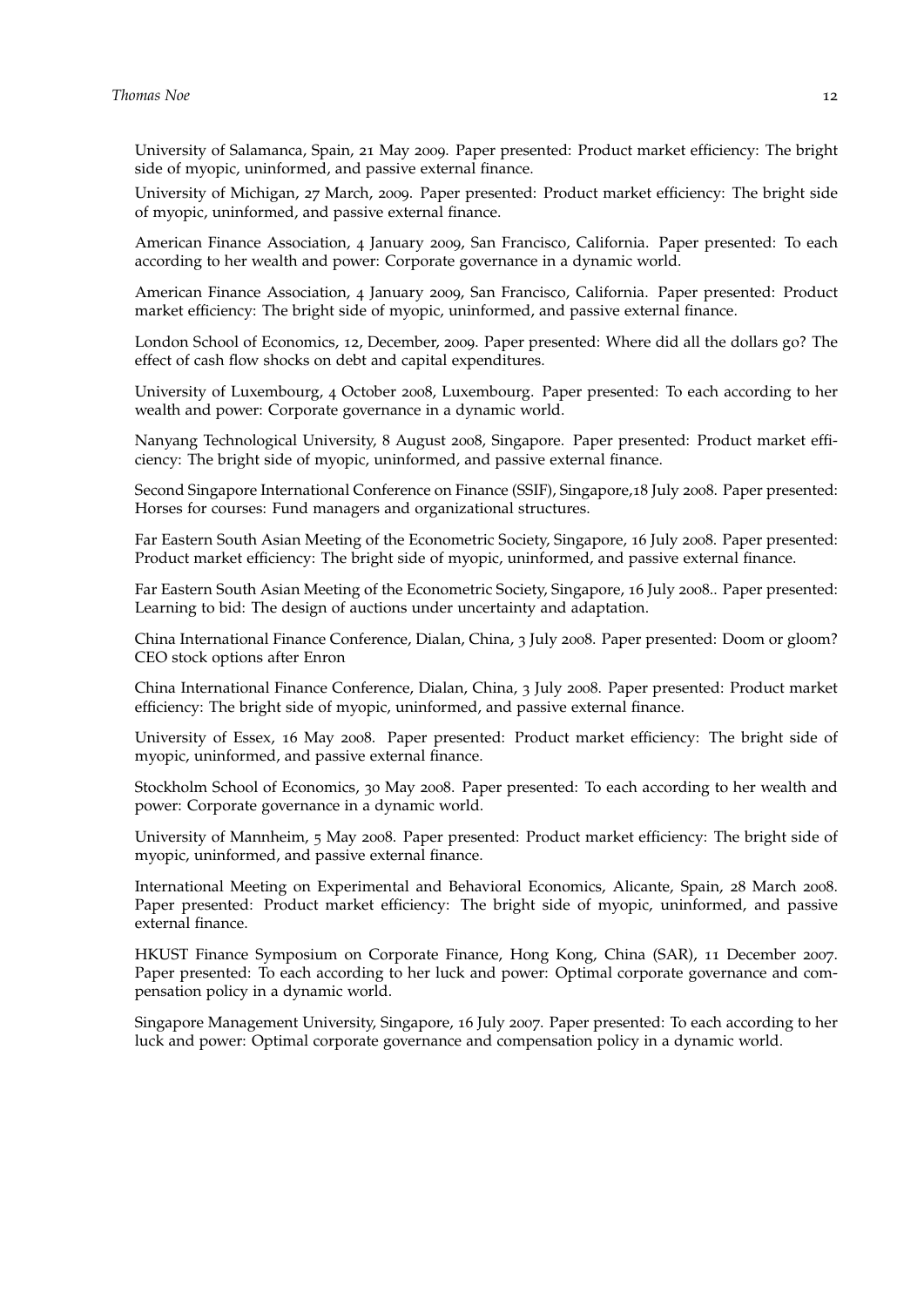China International Conference in Finance, 9–12 July 2007, Chengdu, China, Paper presented: To each according to her luck and power: Optimal corporate governance and compensation policy in a dynamic world.

London School of Economics Capital Markets Symposium, 15 May 2007.

Paper presented: To each according to her luck and power: Optimal corporate governance and compensation policy in a dynamic world

Oxford Symposium on Corporate Finance, Oxford, United Kingdom, 12 June 2007. Paper presented: To each according to her luck and power: Optimal corporate governance and compensation policy in a dynamic world

INSEAD, Fontainebleau, France, 21 February 2007. Paper presented: Dynamic governance.

Oxford University Finance Workshop, 14 January 2007. Paper presented: Dynamic governance.

Boston University, Boston MA, 22 December 2006. Paper presented: Do good IPOs draw in bad?

University of California at Berkeley, 30 November 2006. Paper presented, Learning to Bid.

Econometric Society Meetings, Vienna, Austria, 25 August 2006. Paper presented: Do good IPOs draw in bad?

Oxford Symposium on Corporate Finance, Oxford, United Kingdom, 10 June 2006. Paper presented: Thicker than water: Corporate governance and family values around the world.

MIT Finance Lunch, 5 June 2006. Paper presented: Thicker than water: Corporate governance and family values around the world.

MIT Organizational Economics Lunch, 27 April 2006. Paper presented: Do good IPOs draw in bad?

American Finance Association, Boston MA, 8 January 2006. Paper presented: Doom or gloom? CEO stock options in the post-Enron world.

University of Amsterdam, Financial Intermediation Research Society, Amsterdam Netherlands, 7 September 2005, Paper presented: Board structures around the world: An experimental investigation.

Western Finance Association, Portland, OR, 26 June 2005. Paper presented: Board structures around the world: An experimental investigation.

University of Guelph, Ontario CA, 12 May 2005. Paper presented Paper presented: Board structures around the world: An experimental investigation.

DePaul University, Chicago, IL, 26 April 2005. Paper presented: Do good IPOs draw in bad?

University of Iowa, Iowa City, Iowa, 16 April 2005. Paper presented: Do good IPOs draw in bad?

Boston University, Boston MA, 11 April 2005. Paper presented: Do good IPOs draw in bad?

University of Maryland, Annapolis, ME, 13 March 2005. Paper presented: Do good IPOs draw in bad?

Baruch College, New York, NY, 11 March 2005, Paper presented: Do good IPOs draw in bad?

Western Finance Association, Vancouver, Canada, 26 June 2004. Paper presented: Tunnel-proofng the executive suite: transparency, temptation, and the design of executive compensation.

Financial Intermediation Research Society, Capri, Italy, 13 May 2004. Paper presented: Tunnel-proofng the executive suite: transparency, temptation, and the design of executive compensation.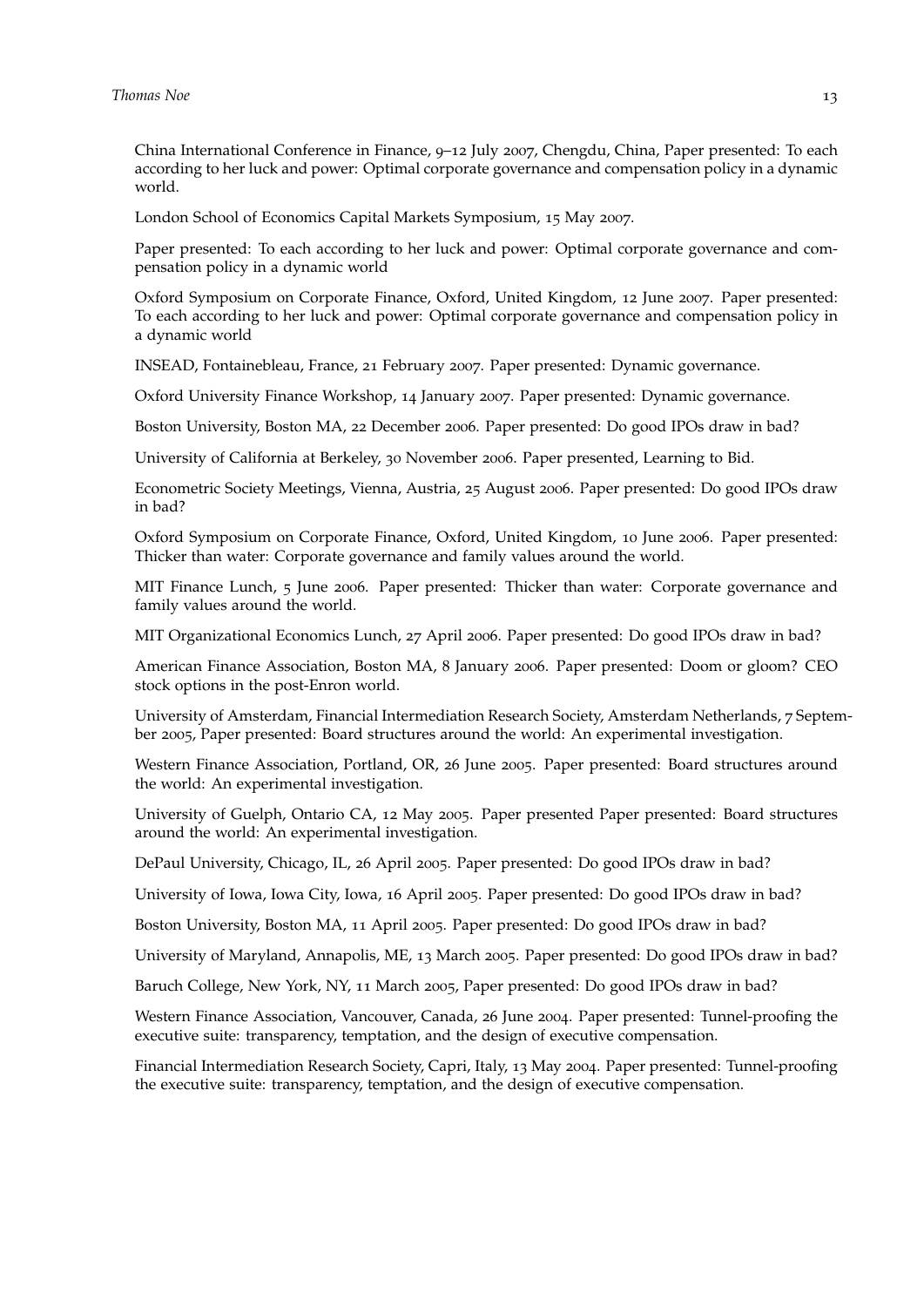Georgetown University, Washington, DC, 30 April 2004. Paper presented: Tunnel-proofng the executive suite: transparency, temptation, and the design of executive compensation.

Duke University, Durham, NC, 6 April 2004. Paper presented: Tunnel- proofng the executive suite: transparency, temptation, and the design of executive compensation.

Atlanta Finance Forum, Atlanta, GA, 26 March 2004. Paper presented: Tunnel-proofing the executive suite: transparency, temptation, and the design of executive compensation.

Vanderbilt University, Nashville, TN, 19 March 2004. Paper presented: Tunnel-proofng the executive suite: transparency, temptation, and the design of executive compensation.

University of Houston, Houston, TX, 10 October 2003. Paper presented: Tunnel-proofng the executive suite: transparency, temptation, and the design of executive compensation.

Joint Conference on Information Systems, Cary, North Carolina, 26 September 2003. Paper presented: The evolution of security designs.

Western Finance Association, Cabo San Lucas, Mexico, 20 June 2003. Paper presented: Crushed by a rational stampede: Strategic share dumping and shareholder insurrections.

Massachusetts Institute of Technology, Boston, MA, 16 April 2003. Paper presented: Crushed by a rational stampede: Strategic share dumping and shareholder insurrections.

McGill University, Montreal, Canada, 23 March 2003. Paper Presented: Crushed by a rational stampede: Strategic share dumping and shareholder insurrections.

European Finance Association, Berlin, Germany, 22 August 2002. Paper presented: Exotics and electrons: Electric power crises and the fnancial risk management.

European Finance Association, Berlin, Germany, 22 August 2002. Paper Presented: Crushed by a rational stampede: Strategic share dumping and shareholder insurrections.

Western Finance Association, Park City, Utah, 24 June 2002. Paper presented: Exotics and electrons: Electric power crises and the fnancial risk management.

Society for Financial Studies/Northwestern University Conference on Imperfect Capital Markets, Evanston, Illinois, 28 April 2002. Paper Presented: Crushed by a rational stampede: Strategic share dumping and shareholder insurrections.

University of Wisconsin, Madison, Wisconsin, 11 April 2002. Paper presented: Exotics and Electrons: Electric power crises and the fnancial risk management.

SAIF Behavioral Finance Conference, Strathclyde, Scotland, 3 September 2001. Paper presented: Corporate board composition, protocols, and voting behavior: Experimental evidence.

Western Finance Association, Tuson, Arizona, 21 June 2001. Paper presented: Corporate board composition, protocols, and voting behavior: Experimental evidence.

University of Florida, Gainesville, Florida, 6 April 2001. Paper presented: Exotics and electrons: Electric power crises and the fnancial risk management.

CEPR Conference: The Firm and Its Stakeholders: The Evolving Role of Corporate Finance, 21 March 2001, Courmayeur, Italy. Paper Presented: Investor Activism and Financial Market Structure.

Allied Social Science Meetings, 6 January 2001, New Orleans, LA. Paper presented: Investor Activism and Financial Market Structure.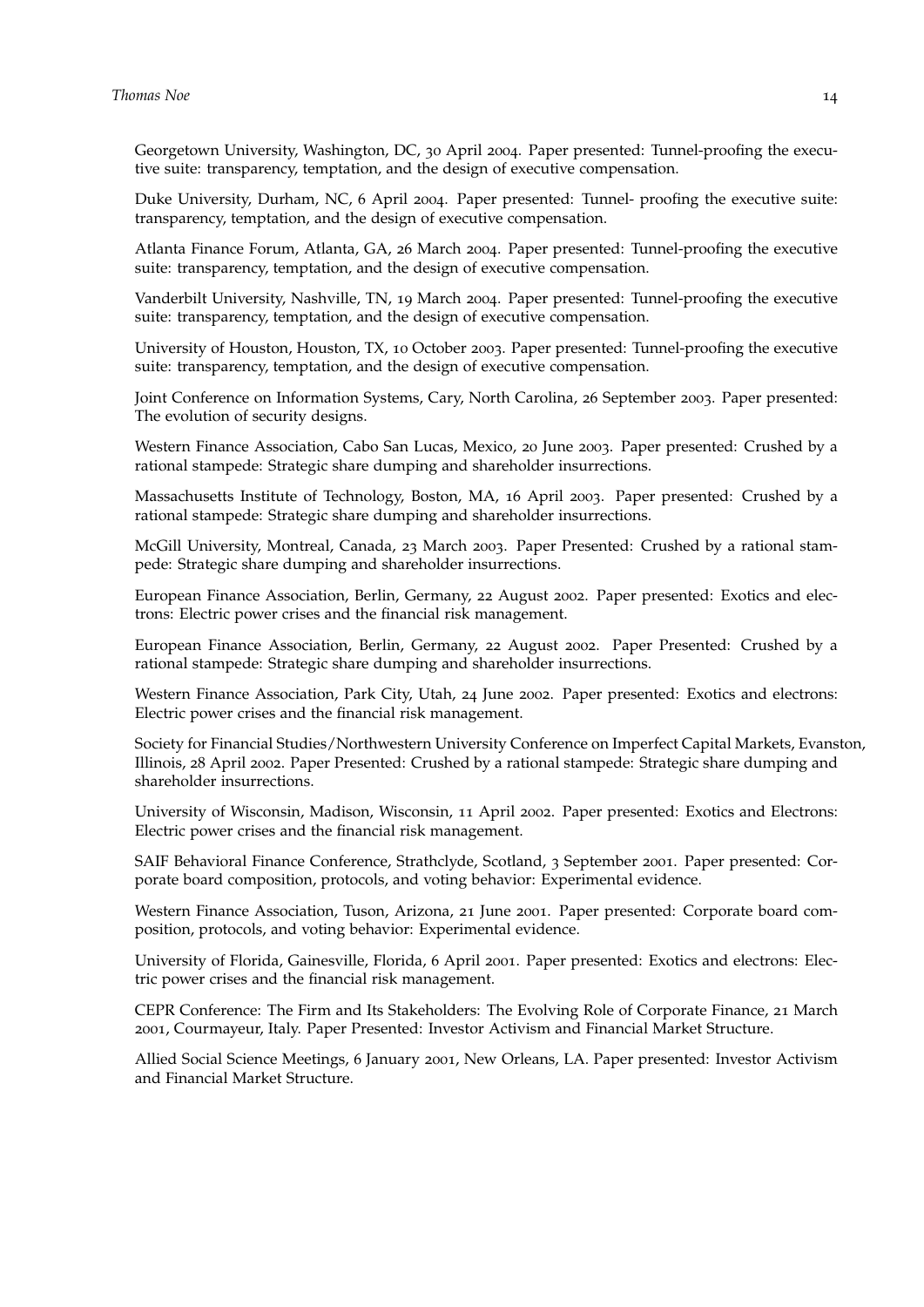New York University, New York, NY, 11 October 2000. Paper presented: Winner take all: Competition, strategy, and the structure of returns in the internet economy.

Boston College, Boston, MA., 13 October 2000. Paper presented: Winner take all: Competition, strategy, and the structure of returns in the internet economy.

GAMES 2000, Bilbao, Spain, 21 July 2000: Paper presented: Fooling all of the people some of the time: A theory of endogenous sequencing in confidential negotiations.

Western Finance Association, Sun Valley, Idaho, 18 June 2000. Paper Presented: If at first you don't succeed: An experimental investigation of the impact of repetition options on corporate takeovers and the provision of public goods.

Econometric Society Meetings, Boston, MA, 4 January 2000. Paper presented: If at first you don't succeed: An experimental investigation of the impact of repetition options on corporate takeovers and the provision of public goods.

European Finance Association, Helsinki, Finland, 27 August 1999. Paper presented: Investor Activism and Financial Market Structure.

Discrete Mathematics and Theoretical Computer Science, Piscataway, NJ, 27 April 1999. Paper presented: Clearing Systems and the Transmission of Systemic Risk.

Econometric Society Meetings, New York, NY, 4 January 1999. Paper presented: Fooling all of the people some of the time: A theory of endogenous sequencing in confdential negotiations.

Federal Reserve Bank of Cleveland, Cleveland, OH, 11 December 1998. Paper presented: Creditor rights and multinational capital structure.

Louisiana State University, Baton Rouge, LA, 6 November 1998. Paper presented: Fooling all of the people some of the time: A theory of endogenous sequencing in confidential negotiations.

University of Houston, 9 October 1998. Paper presented: Fooling all of the people some of the time: A theory of endogenous sequencing in confidential negotiations.

Queensland University, Brisbane, Australia, 28 August 1998. Paper presented: Fooling all of the people some of the time: A theory of endogenous sequencing in confidential negotiations.

Otago, University, Dunedin, New Zealand, 14 August 1998. Paper presented: Paper presented: Fooling all of the people some of the time: A theory of endogenous sequencing in confdential negotiations.

University of Auckland, Auckland, New Zealand, 14 August 1990. Paper presented: Paper presented: Fooling all of the people some of the time: A theory of endogenous sequencing in confidential negotiations.

Society of Financial Studies Corporate Finance Symposium, 4 April 1998. Paper presented: Structuring international joint ventures: bargaining, equity participation, and private information.

University of Texas at Dallas, 4 February 1998. Paper presented: Investor activism and fnancial market structure.

University of Texas, 5 December 1997, Austin, TX. Paper presented: Investor activism and fnancial market structure.

University of Pittsburgh, 7 November 1997, Pittsburgh, PA. Paper presented: Investor activism and fnancial market structure.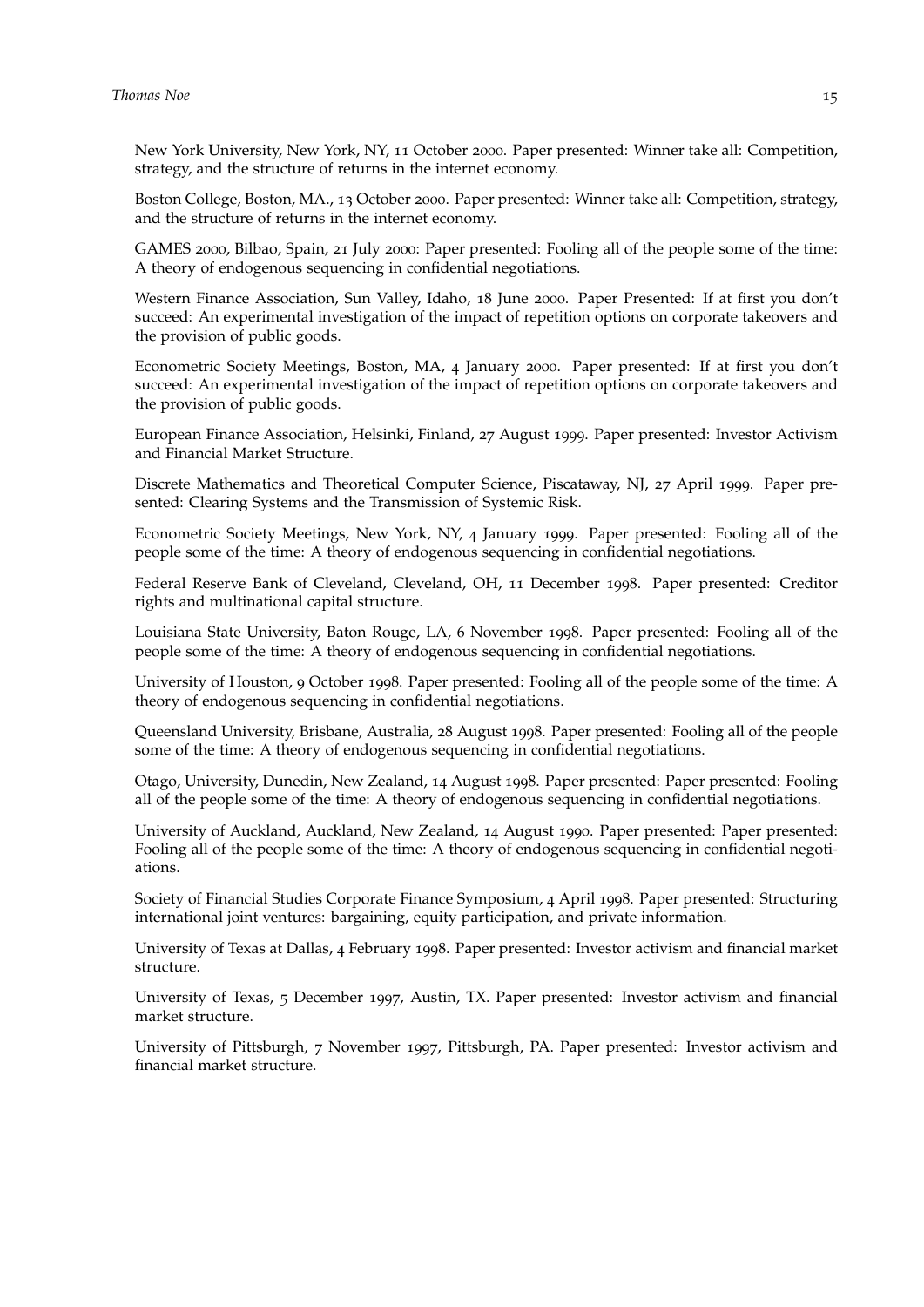#### **Thomas** Noe 16

Carnegie-Mellon University, 6 November 1997, Pittsburgh, PA. Paper presented: Investor activism and fnancial market structure.

Toulon University, 14 October 1997, New Orleans, LA. Topic: The progress of corporate fnance research.

Rice University, 26 September 1997, Houston, TX. Paper presented: Investor activism and fnancial market structure.

Western Finance Association, 17 June 1997, San Diego, CA. Paper presented: Debt priority, observability, and the strategic sequencing of negotiations with creditors.

Consortium for Research on Latin American Financial Markets, 8 June 1997, New Orleans, LA. Topic presented: Privatization and Financial Market Development in Latin America.

American Finance Association, 5 January 1997, New Orleans, LA. Paper presented: The design of corporate boards: Composition, compensation, factions, and turnover.

Anderson Graduate School of Management, UCLA, 8 November 1996, Los Angeles, CA. Paper presented: The design of corporate boards: Composition, compensation, factions, and turnover.

Virginia Tech, 18 October 1996, Blacksburg, VA. Paper presented: Debt priority, observability, and the strategic sequencing of negotiations with creditors.

Washington University, 4 September 1996, St. Louis, MO. Paper presented: Debt priority, observability, and the strategic sequencing of negotiations with creditors.

Hong Kong University of Science and Technology, 26 July 1996, Kowloon, Hong Kong. Paper presented: Debt priority, observability, and the strategic sequencing of negotiations with creditors.

Stanford Institute for Theoretical Economics, 18 July 1996, Palo Alto, CA. Paper presented: Debt priority, observability, and the strategic sequencing of negotiations with creditors.

Western Finance Association, 19 June 1996, Sunriver, OR. Paper presented: Genetic algorithms, learning, and the dynamics of corporate takeovers.

Tulane University, 22 March 1996, New Orleans, LA. Paper presented: Bond calls, credible commitment and equity dilution: A theoretical and clinical analysis of Simultaneous Tender and Call (STAC) offers.

Berkeley Finance Seminar, 18 January 1996, Berkeley, CA. Paper presented: Bond calls, credible commitment and equity dilution: A theoretical and clinical analysis of Simultaneous Tender and Call (STAC) offers.

Econometric Society, 6 January 1996, San Francisco, CA. Paper Presented: Collusion in uniform price and discriminatory auctions of shares: experimental evidence.

American Finance Association, 6 January 1996, San Francisco, CA. Paper presented: Bond calls, credible commitment and equity dilution: A theoretical and clinical analysis of Simultaneous Tender and Call (STAC) offers.

Korean Institute of Finance, 14 November 1995, Seoul Korea. Presented a tutorial on Security Design.

Seoul National University, International Symposium on Finance, 10 November 1995, Seoul, Korea. Paper presented: Debt financing and myopia: Cause or consequence?

University of Utah, 7 November 1995, Salt Lake City, UT. Paper presented: Debt fnancing and myopia: Cause or consequence?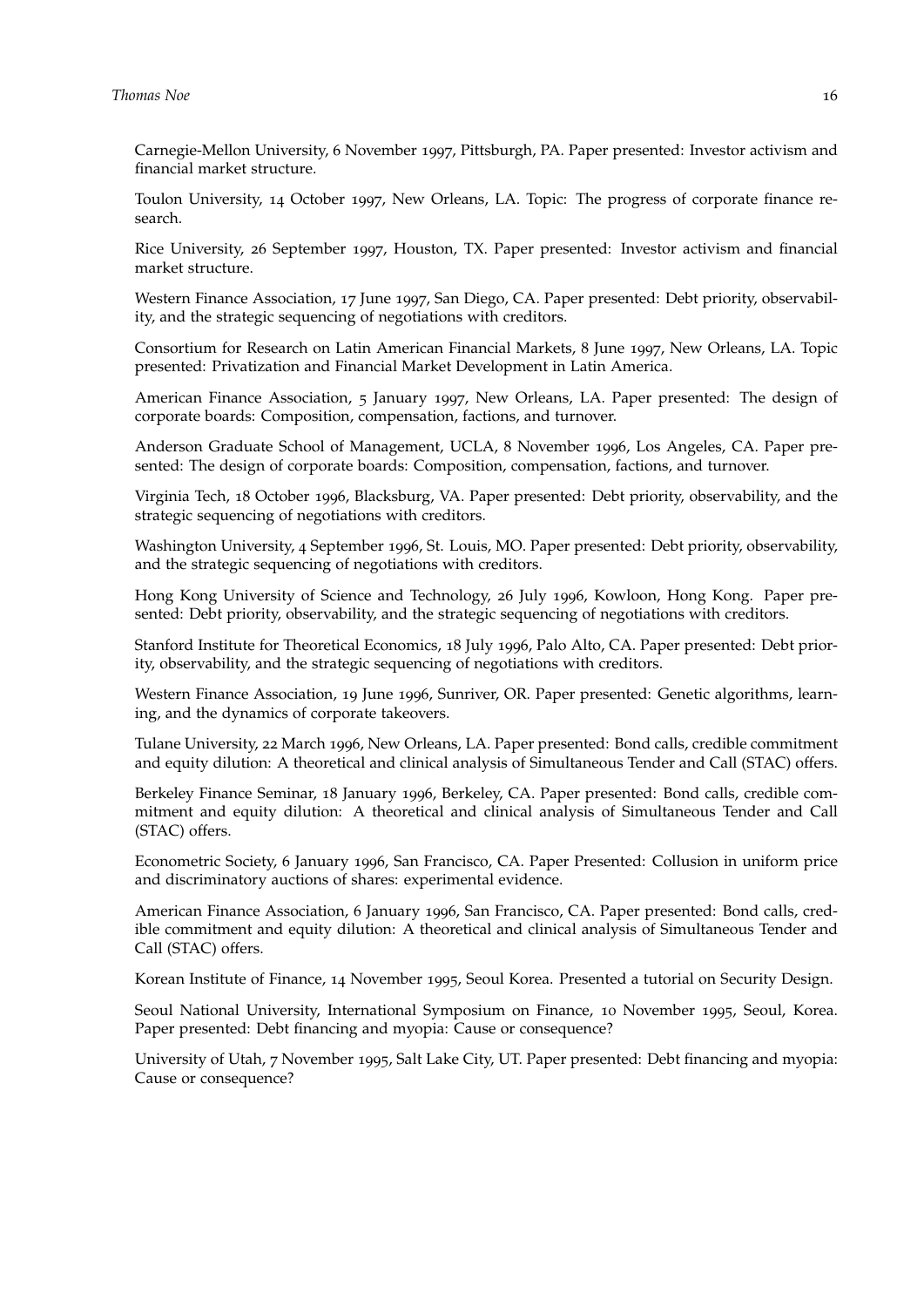Financial Management Association, 20 October 1995, New York, NY. Paper presented: Ownership structure and managerial asset selection: The case of mutual vs. stock insurance company portfolio investment.

Financial Management Association, 20 October 1995, New York, NY. Paper presented: Debt fnancing and myopia: cause or consequence?

Financial Management Association, 21 October 1995, New York, NY. Paper presented: Collusion in uniform-price auctions: Experimental evidence and implications for Treasury auctions.

Western Finance Association, 19 June 1995, Aspen, CO. Paper presented: Collusion in uniform-price auctions: Experimental evidence and implications for Treasury auctions.

Indiana University, 27 April 1995, Bloomington, IN. Paper presented: Contractual opportunism, limited liability, and the role of fnancial coalitions.

Econometric Society, 4 January 1995, Washington DC. Paper presented: Applications of conditional stochastic dominance orderings in financial economics.

Baruch College, CUNY, 7 December 1995, New York, NY. Paper presented: Debtor-in-possession financing and the resolution of uncertainty in chapter 11 reorganizations.

Vanderbilt University, 18 November 1994, Nashville, TN. Paper presented: Debtor-in-possession financing and the resolution of uncertainty in chapter 11 reorganizations.

Financial Management Association, 18 October 1994, Saint Louis, MO. Paper presented: Debt-fnancing under asymmetric information.

Financial Management Association, 18 October 1994, Saint Louis, MO. Paper presented: Shareholder myopia and managerial opportunism.

Western Finance Association, 22 June 1993, Whistler, BC. Paper presented: Rents, regulation, and risk-taking in the banking industry.

Chicago Federal Reserve Conference, 22 May 1993, Chicago, IL. Paper presented: Rents, regulation, and risk-taking in the banking industry.

American Finance Association Meetings, 7 January 1993, Anaheim, CA. Paper presented: Cash fow correlations, debt maturity choice, and asymmetric information.

Econometric Society Meetings, 7 January 1993, Anaheim, CA. Paper presented: The dynamics of business ethics and economic activity.

Western Finance Association, 21 June 1992, San Francisco, CA. Paper presented: Unconditional and conditional takeover offers: Theory and experimental evidence.

Seventh Annual Conference on Mathematics and Economics, Indian Statistical Institute, 10 January 1992, New Delhi, India. Paper presented: Design of securities under asymmetric information.

Econometric Society, 6 January 1992, New Orleans, LA. Paper presented: Unconditional and conditional takeover offers: Theory and experimental evidence.

Rutgers University Finance Workshop, 21 November 1991, Newark, NJ. Paper presented: Unconditional and conditional takeover offers: Theory and experimental evidence.

Western Finance Association, 20 June 1991, Jackson Hole, WY. Paper presented: (Micro) fads in asset prices: Evidence from the futures market.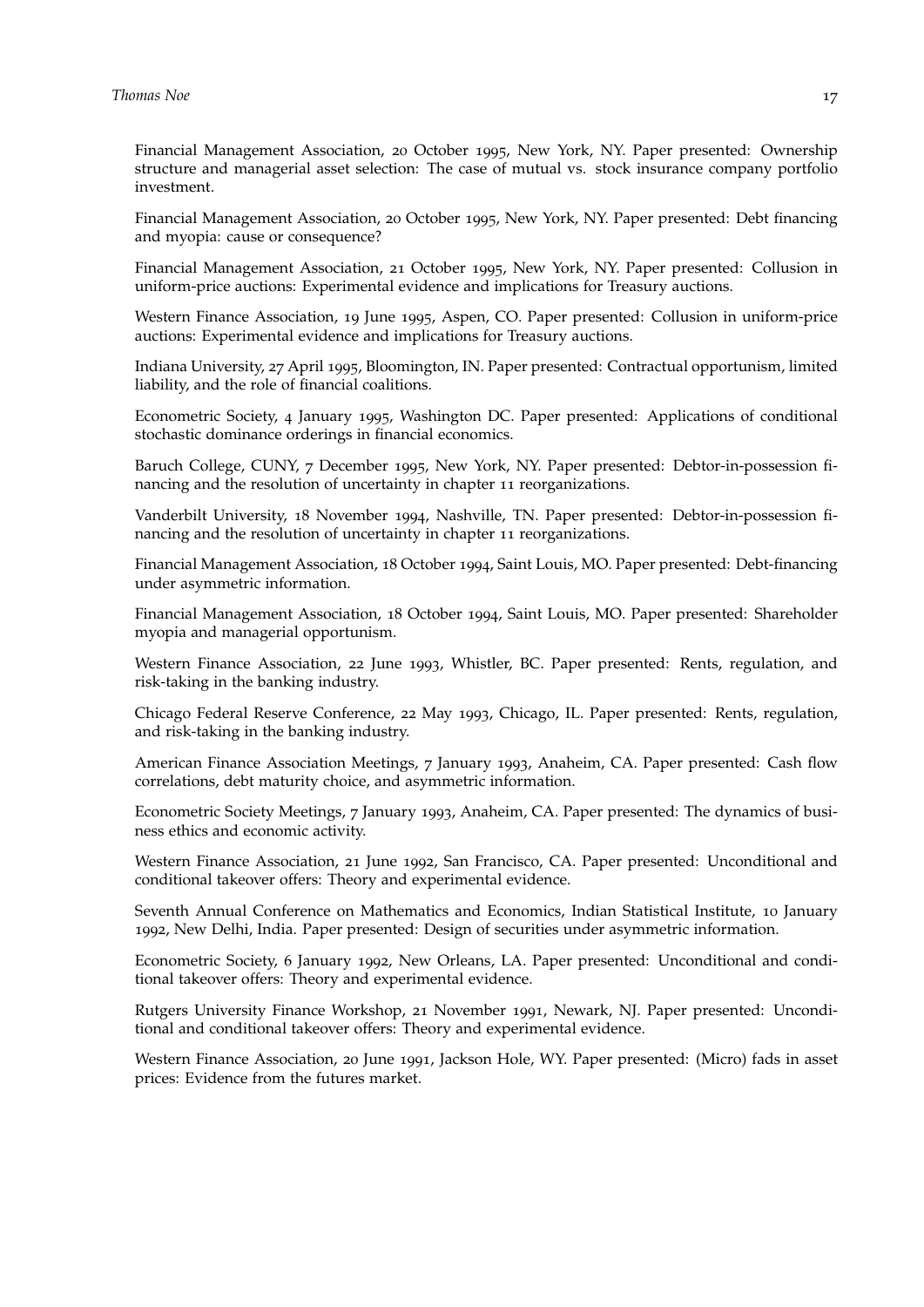Southern Finance Association (special invited paper), 23 November, 1991, Key West, FL. Paper presented: Design of securities under asymmetric information.

Western Finance Association, 20 June 1991, Jackson Hole, WY. Paper presented: Of shepherds, sheep and the cross-autocorrelations in equity returns.

Princeton Finance Workshop, 1 March 1991, Princeton, NJ. Paper presented: Operating efficiency and output insensitive employment contracts for capital management.

International Conference on Game Theory, 10 July 1990, Stony Brook, NY. Paper presented: Design of securities under asymmetric information.

Western Finance Association, 16 June 1990, Santa Barbara, CA. Paper presented: Design of securities under asymmetric information.

ORSA/TIMS, 16 May 1990, Las Vegas, NE. Paper presented: Sequential advertising equilibria.

ORSA/TIMS, 16 October 1989, New York, NY. Paper presented: The design of securities under asymmetric information (invited paper).

American Finance Association, 29 December 1988, New York, NY. Paper presented: Cross sectional determinants of corporate capital structure: Theory and evidence.

Western Finance Association, 20 June 1988, Napa, CA. Paper presented: Cross sectional determinants of corporate capital structure: Theory and evidence.

Southern Finance Association, 23 November 1987, Washington, DC. Paper presented: Cross sectional determinants of corporate capital structure: Theory and evidence.

Financial Management Association, 14 October 1987, Las Vegas, NE. Paper presented: Cross sectional determinants of corporate capital structure: Theory and evidence.

Financial Management Association, 14 October 1987, Las Vegas, NE. Paper presented: Business risk, optimal debt levels and regulation.

Western Financial Association, 22 June 1987, San Diego, CA. Paper presented: Financial distress and corporate capital structure: A new perspective.

FMA Finance Doctoral Student Seminar, 15 October 1986, New York, NY. Paper presented: Agency costs in market equilibrium, the frst essay of my doctoral dissertation.

# Other Grants and Awards

*Teaching/Service Awards:* Outstanding Faculty Advisor, Division of Student Life and Enrollment Services, Georgia State University, 1994.

Grants and External Funding \$5, 000, Research Initiation Grant, Georgia State University, 1996. Project Title: Real Estate Risk, Market Risk and the Viability of Long-Term Hedging Strategies.

\$5, 000, Research Initiation Grant, Georgia State University, 1995. Project Title: Performance Measurement, Information Quality, and Security Demand: An Empirical Investigation.

\$5, 000, Research Initiation Grant, Georgia State University, 1994. Project Title: Genetic Algorithms, Learning and the Dynamics of Corporate Takeovers.

Course releases from the Research Program Committee of the College of Business Administration: Winter Quarter 1989, Winter Quarter 1990, Winter Quarter 1991, Winter 1992, Winter Quarter 1993, Summer 1993, Winter Quarter 1994, Summer 1994, Winter Quarter 1995, Summer Quarter 1995.